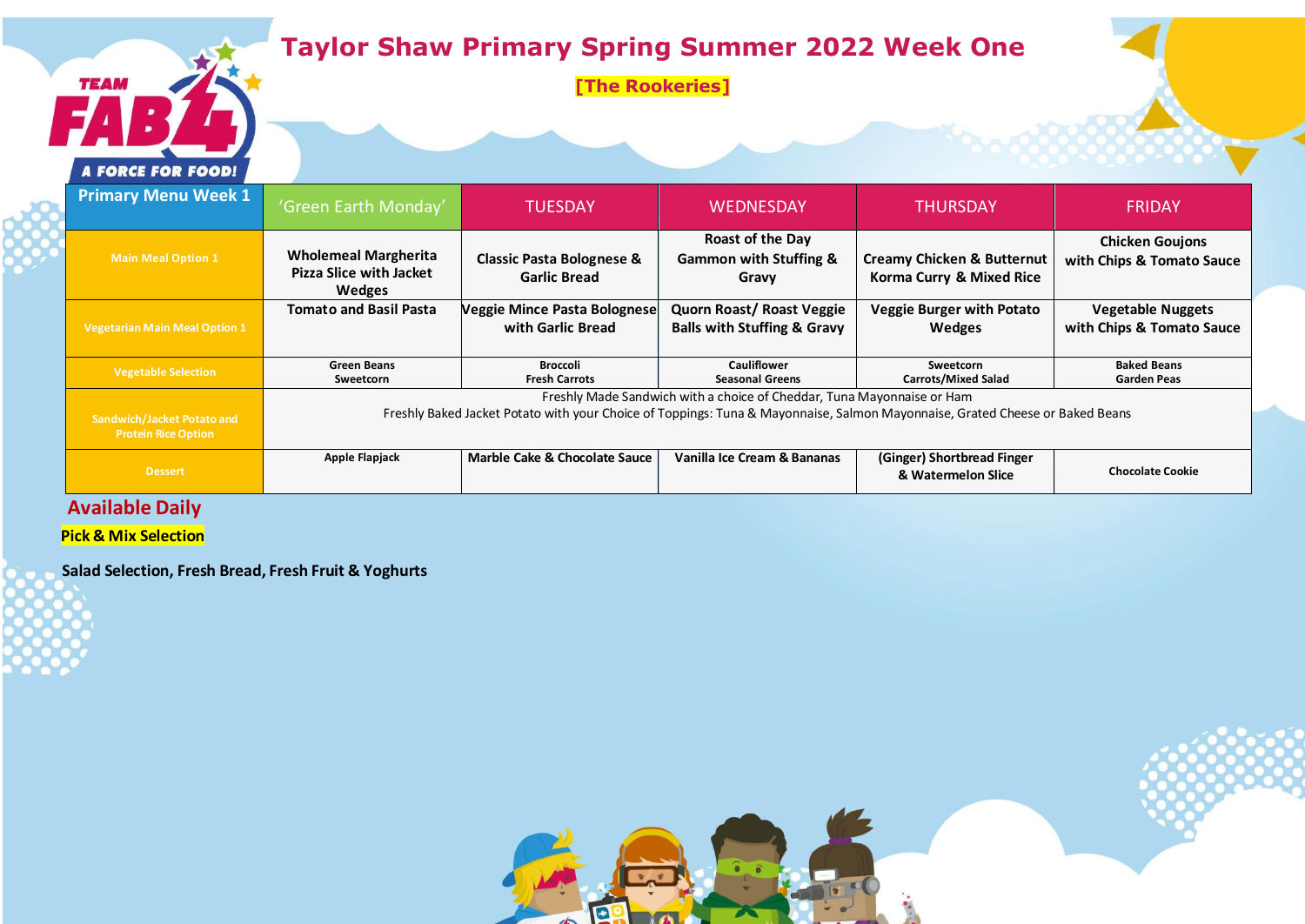## **Taylor Shaw Primary Spring Summer 2022 Week Two**

**[The Rookeries]**



| <b>Primary Menu Week 2</b>                                      | 'Green Earth Monday'                                                                                      | <b>TUESDAY</b>                                                       | <b>WEDNESDAY</b>                                                                                 | THURSDAY                                                           | <b>FRIDAY</b>                          |  |
|-----------------------------------------------------------------|-----------------------------------------------------------------------------------------------------------|----------------------------------------------------------------------|--------------------------------------------------------------------------------------------------|--------------------------------------------------------------------|----------------------------------------|--|
| <b>Main Meal Option 1</b>                                       | <b>Wholemeal Margherita</b><br><b>Pizza with Half Jacket</b>                                              | <b>Chicken &amp; Sweetcorn</b><br><b>Meatball Sub with Arrabiata</b> | <b>Roast of the Day Chicken with</b><br><b>Yorkshire Pudding, Roast</b>                          | Chicken Pie & Mash                                                 | <b>Classic Friday Fish &amp; Chips</b> |  |
|                                                                 | Potato                                                                                                    | <b>Sauce &amp; Baked Wedges</b>                                      | <b>Potatoes &amp; Gravy</b>                                                                      |                                                                    | with Tomato Sauce                      |  |
| <b>Vegetarian Main Meal Option 1</b>                            | <b>Build Your Own Taco</b><br>with Veggie Chilli, Mixed<br><b>Rice and a Mint yoghurt</b>                 | <b>Tomato &amp; Basil Pasta</b>                                      | <b>Roast Veggie Balls with</b><br><b>Yorkshire Pudding, Roast</b><br><b>Potatoes &amp; Gravy</b> | Creamy Vegetable & Lentil Pie Veggie Hot Dog with Onions<br>& Mash | & Chips                                |  |
|                                                                 | Sweetcorn                                                                                                 | <b>Green Beans</b>                                                   | <b>Carrots</b>                                                                                   | <b>Broccoli</b>                                                    | <b>Baked Beans</b>                     |  |
| <b>Vegetable Selection</b>                                      | <b>Garden Peas</b>                                                                                        | <b>Cauliflower</b>                                                   | Savoy Cabbage                                                                                    | Sweetcorn                                                          | <b>Garden Peas</b>                     |  |
|                                                                 | Freshly Made Sandwich with a choice of Cheddar, Tuna Mayonnaise or Ham                                    |                                                                      |                                                                                                  |                                                                    |                                        |  |
| <b>Sandwich/Jacket Potato and</b><br><b>Protein Rice Option</b> | Freshly Baked Jacket Potato with your Choice of Toppings: Tuna & Mayonnaise, Grated Cheese or Baked Beans |                                                                      |                                                                                                  |                                                                    |                                        |  |
| <b>Dessert</b>                                                  | <b>Oaty Crunchy Biscuit</b>                                                                               | Apple Crumble & Custard                                              | Jelly & Mandarins                                                                                | <b>Watermelon &amp; Pineapple Slices</b>                           | <b>Chocolate Brownie</b>               |  |

6

6

 $\blacksquare$ 

**Available Daily**

**Pick & Mix Selection**

**Salad Selection, Fresh Bread, Fresh Fruit & Yoghurts**